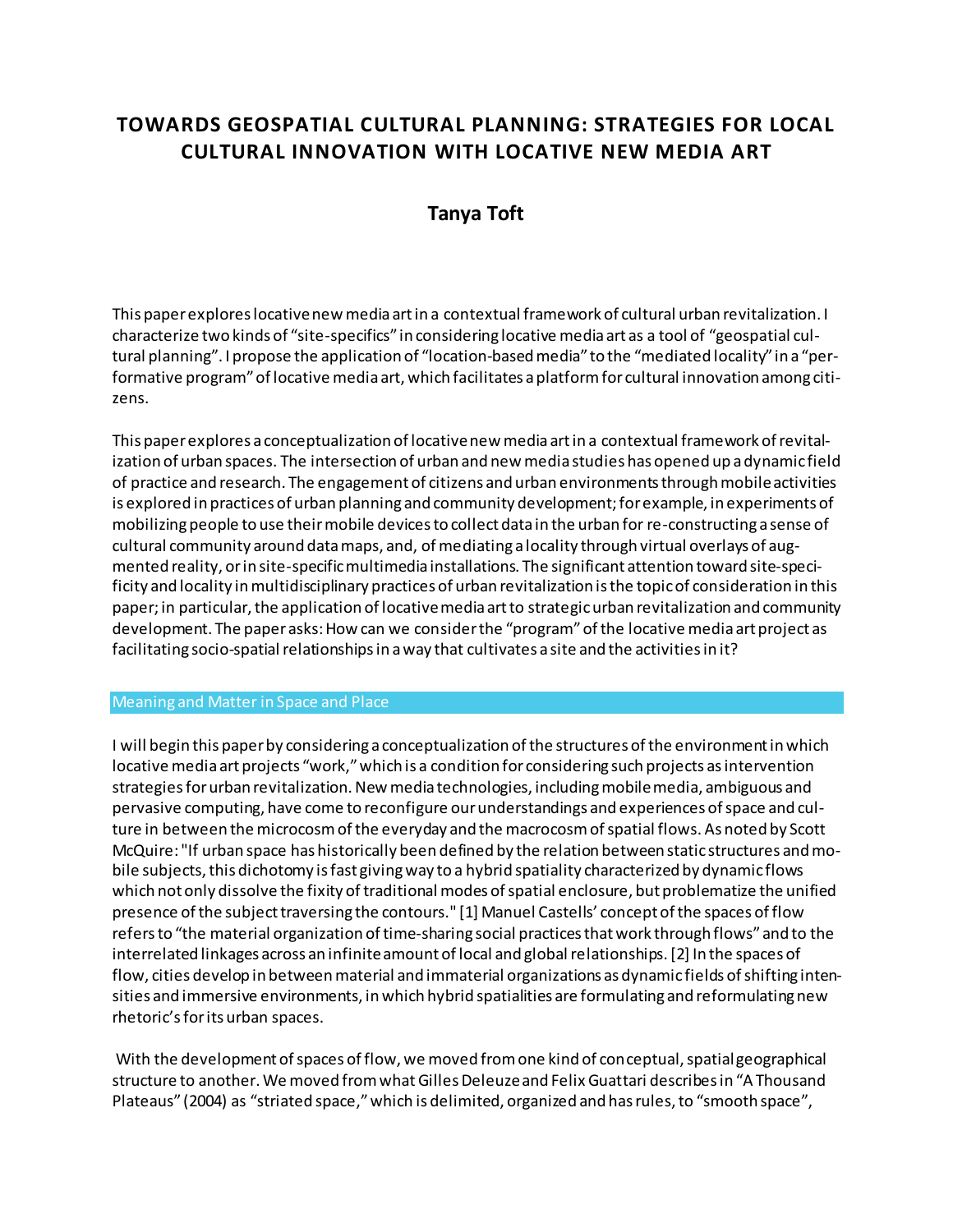which is "flat" and contains no fixed elements, no barriers, and is unprogrammed. [3] In this conception, the spaces of flow has "smoothened" space, as it has broken down the fixed organizations of form, function and meaning. It is in this condition of smooth space, with a lack of consistency and pre-scribed functions, that locative media art projects become powerful in re-formulating the possibilities for appropriation, negotiation and imagination about locality, because site-specific media operates in the immaterial level of the spaces of flow but gains its matter from the space of places.

## The Construction of Situations of Resistance

The mobile construction of situations was the program of the psychogeographic explorations of the 1960s (between 1957-1972) avant-garde movement, the Situationist International. Through the "dérive", a technique of rapid passage through varied ambiances, the Situationists explored a different appropriation of the city by navigating its psychogeography in a playful-constructive behavior of "drifting". The dérive is the route in locative media art projects. For example, in the second location-aware album of the music band Bluebrain's entitled "Listen to the Light", this uses a cell phone's built-in GPScapabilities to let the music change as one moves around Central Park in New York City in a form of derive (the project is to be released on October 4 2011) (www.bluebrainmusic.blogspot.com). The drift follows a psychogeographic map, which shows which locations are tagged with sound. In the dérive, a situation is constructed in the drift; in the re-composition of parts of experience by which an experienced "map" of the city is reformulated.

The Situationist intention was not just to interpret situations but also to transform them. Their ideas of resistance toward the homogenizing and disciplining effects of the functionalurban planning ideas of the 1950s and 1960s called for the metro stations to be opened at night, for roofs to be available and designed for people to use them, for churches to be used as children's playgrounds, and for the distribution of artworks in cafés and pubs rather than museums. This was to be done within the aesthetic notion of the détournement, which the Situationists Guy Debord and Gil J. Wolman characterize in*Détournement as Negation and Prelude* as "the re-employment in a new unity of pre-existing artistic elements." [4] Characteristic of all instances of détournements is that they emerge from people's urges to appropriate and use the city in a desired way, which to different extents become expressions of claiming the city's urban territories. The Situationists apply the aesthetic concept of détournement to a vision of a "unitary urbanism" of social and everyday life, a form of unification of space and architecture with the social and individual body, of resistance toward the organizational form of the built environment. When we think of locative media art projects as détournements, they becomesite-specific explorations of a human geography and seeks to "reclaim the street" through experiments with methods for navigating, exploring and experiencing the city. This is a creation of site-specific, artistic re-claimed situations in urban space. These acts of appropriating urban environments form the conception of places to become more mobile in their composition as urban constructs, because their use changes and so does the system of practice they become a part of, which their future use is eventually thought into. The détournement constructs a situation in the reformulation, or re-employment, of an environment.

The situations of resistance found in the dérive and the détournement might "work" in two different, perceptual levels of city. These are illustrated in the two perspectives characterized by Michel De Certeau in the essay *Walking in the City*. De Certeau report from his position on top of the high-rise building of the World Trade Center, which gives him a birds-eye perspective on Manhattan, and sees how the city is laid out, legible and resolved, and how things relate to each other. [5] This is a particular logic of rationality of seeing in the city. In particular, if we consider Guy Debord's illustration of the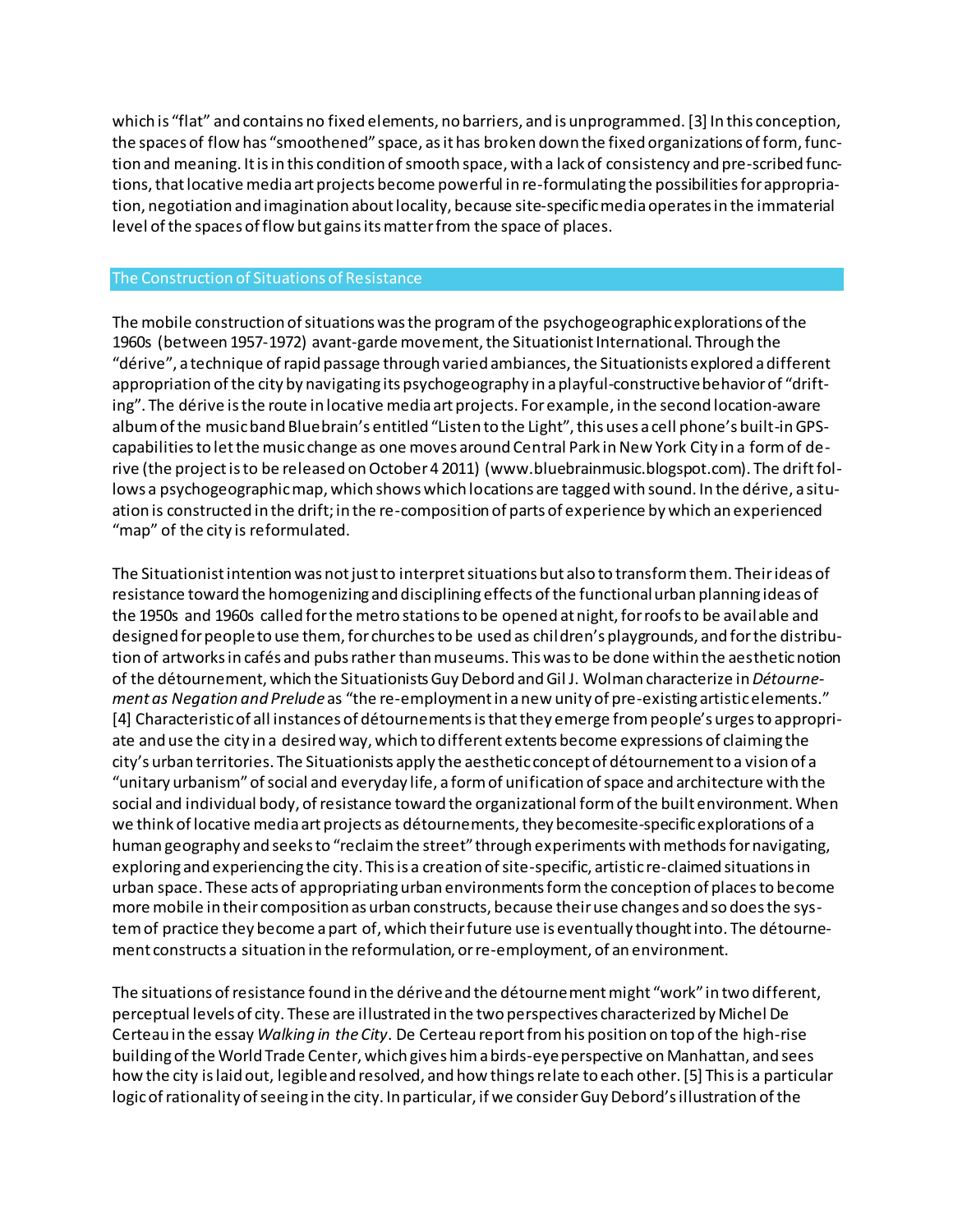dérive in his psychogeographic map, although this is performed at the street level, it gains its significance from the re-composition of urban environments in the psychogeographic map on a mental level above the street – where the experienced urban elements are brought together to form a new map. The contrasting view, which he then describes, is explored in the act of walking in the city, of moving around on the street level. In the street-level perspective, the urban environment is a site of practice, embodiment, and sense-experience. The détournement "operates" from a street-level perspective, which is the level where the city is experienced and physically appropriated.

#### Location-based Media and Mediated Localities

The two perspectives sketched by De Certeau characterize two directions of spatial thinking in mapping and GIS technologies; as two directions in "the spatial turn," which with the developments in technologies and new mobile media came to change spatial conceptions and geographical imaginations. Edward Soja defines "the spatial turn" as "…fundamentally an attempt to develop a more creative and critically effecting balancing of the spatial/geographical and the temporal/historical imaginations." [6] Thielman characterizes the two parallel developments in the spatial turn as 1) a spatial turn in media studies, which can be characterized as concerned with how geographies shape and explain social processes and social action, and 2) a media turn in geography, characteristically concerned with how social processes shape and explain geographies. [7] These diverging approaches compose a double determination of the idea of "site-specificity" in the "genre" of locative media art projects.

The spatial turn in media studies is characterized by "location-based media", which is often explored through tagging and tracking with GPS and Wi-Fi. This is the spatial situation of the "geo-tagger," in which media documents geography, and by which our handling of space and place is reorganized sociotechnically. [8] Examples of this notion of locative media is found in the project "A Map of Our Own: Kwun Tong Culture and Histories," which is a multimedia project programmed for a discussion of urban renewal while Kwun Tong, a town in East Kowloon of Hong Kong, is undergoing a large urban renewal plan. The project started in 2009 and is scheduled to end with the end of the renewal in 2021 (www. kwuntongculture.hk). The project uses locative media in an audio-visual mix and rendering of sound, still image and moving image, which are documented on site and collected in a digital map of Kwun Tong. The project traces history, documents unique parts of culture and spatial practices, and raises public attention to the changes in the town in period of renewal. The collected media comes to compose a culturally shared narrative of Kwun Tong. The videos and images of Kwun Tong are collected in an online forum, which comes to formulate site-specificity in a birds-eye perspective, from which enactment (of mediating a form of cultural coherency) has been overlaid on the city. In this form of site-specificity, time becomes in a sense superior to space, which is literally illustrated in the organization of the project in a time line in the online forum.

The connection of people's geo-tagged urban experiences in a map of Kwun Tong online forms into what Scott McQuire refers to as "network logic." This follows the logic of interconnection in "the rhizome", in which every point is connected to innumerable numbers. [9] The connection of urban experiences and narratives in this network forms into situations of possibilities for negotiating urban practices and relationships in a mode of inter-subjectivity, in a Habermasian sense of community. Christine Satchell identifies a potential in the culturally loaded, social nature of using the mobile phone and the "mobile iden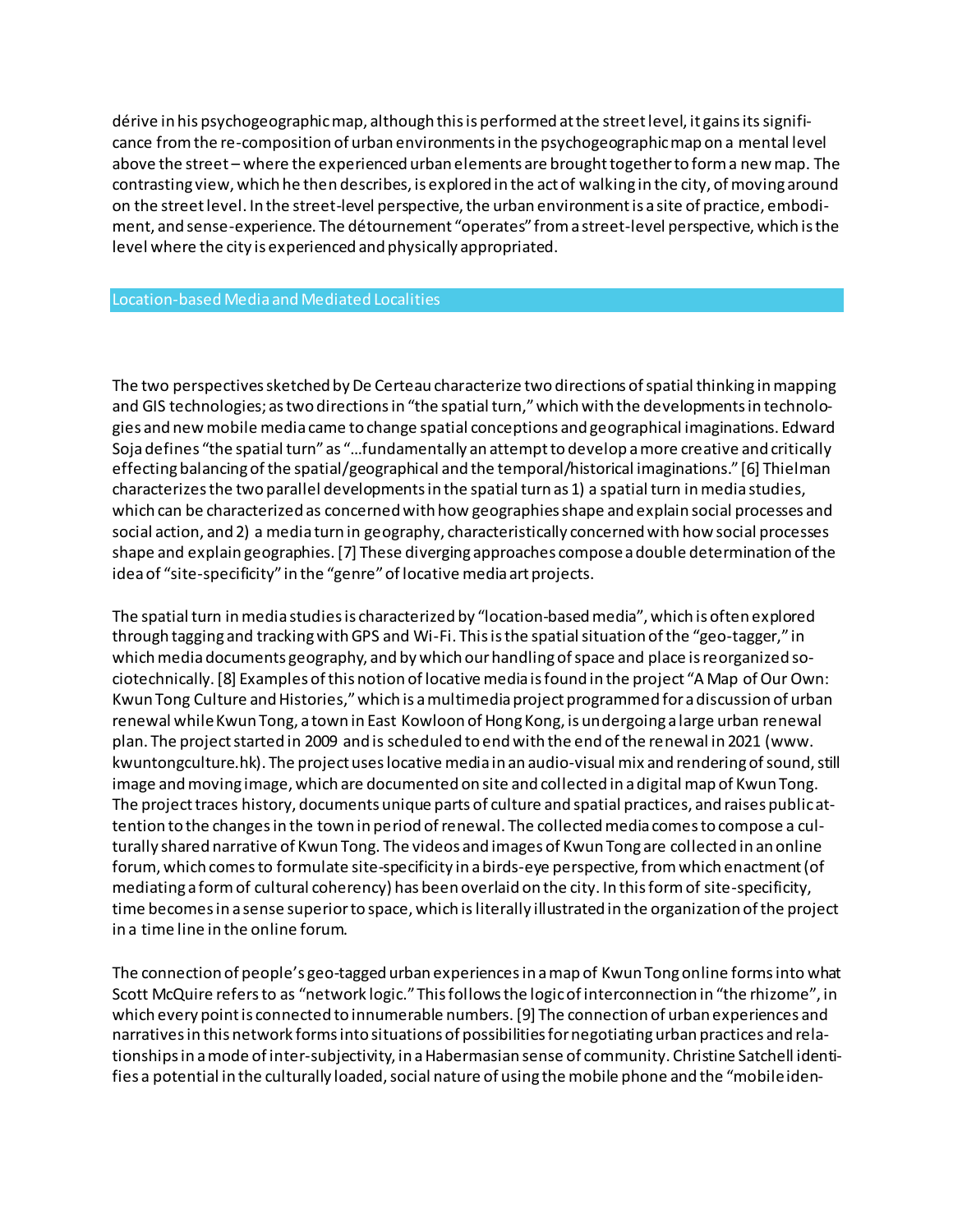tity" around such practices, to be re-contextualized into a notion that includes involvement in the collective enhancement of one' physical community and environment. She points at an opportunity of re-contextualizing the mobile phone as an artifact that encourages users to identify themselves as culturally and civically aware individuals of urban citizens. [10] Through the shared memories of Kwun Tong, the city's citizens are invited to discuss and negotiate the future of the city, based on their shared memories of the city's past, during the urban renewal process. I will point at a significant potential in this network logic, when considering how "program aspects" of locative media art might apply to a framework of urban revitalization. The network, and the logic among participants that forms it, for example about a place's history and cultural narrative as in the given example, can enhance an intercultural sense of citizenship and foster a *shared* sense of meaning in the local, and a platform for cultural innovation.

The second direction of practice in the spatial turn, which followed the media turn in geography, is found in the "mediated locality." This is explored in a phenomenological mode of sense-experience, in a sense of re-animating a place. [11] The mediation of a locality or urban environment is for example found in projects of augmented reality –in which the subject is enacting with the physical world through a virtual overlay. The project "Museum of the Phantom City" (2009) by Irene Cheng and Brett Snyder is a locative media art project that displays could-have-been architecture in urban spaces of Manhattan, New York City, in an augmented layer that is only visible through one's phone, and only as one goes by the physical location where the architecture was supposed to have been built (www.phantomcity. org). The form of site-specificity formulated in this project depends on the content that plays out in a particular physical environment. Another example of augmented reality is the "MoMA AR Exhibition" by Sander Veenhof and Mark Skwarek, which was part of the Conflux Festival program in 2010 (www.layar. com/layers/moma). In this project, the physical space inside the MoMA in New York City hosts a virtual exhibition, which is only visible through people's cell phones. In the mediated situation in this and similar projects of mediated localities, the real-place experience can be considered as superior to the realtime experience.

Perhaps we can think of mediated localities with support from Anders Fogh Jensen's Deleuze-inspired concept of "the groove," proposed in his dissertation "The Project Society" (2010). The "grooved space" is a marking of an environment in the "smooth" space of the digitalized society. The groove invites for people to stop up and join a "projectary activity," which Fogh Jensen characterizes as a structure of organization in the project society. This has followed the hierarchical organization of the disciplinary society as the key organizational mode of the contemporary developed society. [12] The groove of the mediated locality, mediated through locative media art projects, can be considered a "marking" in the meeting between the material and the immaterial urban level. Locative media art projects conceptualized as grooves interrupt the form of appearance and mode of experience of the urban fabric and invite for a re-appropriation of a location, if only on an imaginary level. This echoes the Situationist quest for liberation from the pre-scribed organization of the city's urban environment in the détournement. Grooves can apply new goals to a place, by inviting for new creations of meaning. The projectary activity that takes up the mediated locality in the groove, which interrupts the routines of a place and allows for local re-imagination, can be considered for a significant program aspect in the sense that it is situated in the specific locality. This includes a creative thinking about "acting in the world" by creating a territory for the projectary activity.

The "groove" in a mediated locality is found in the site-specific renewal project "Mixed Reality Tent" (2009) by IP City in Graz, Austria. In this project, mixed reality technology –the combined representation of real and overlaid digital data – is enclosed in a shelter on the site-specific location of the urban re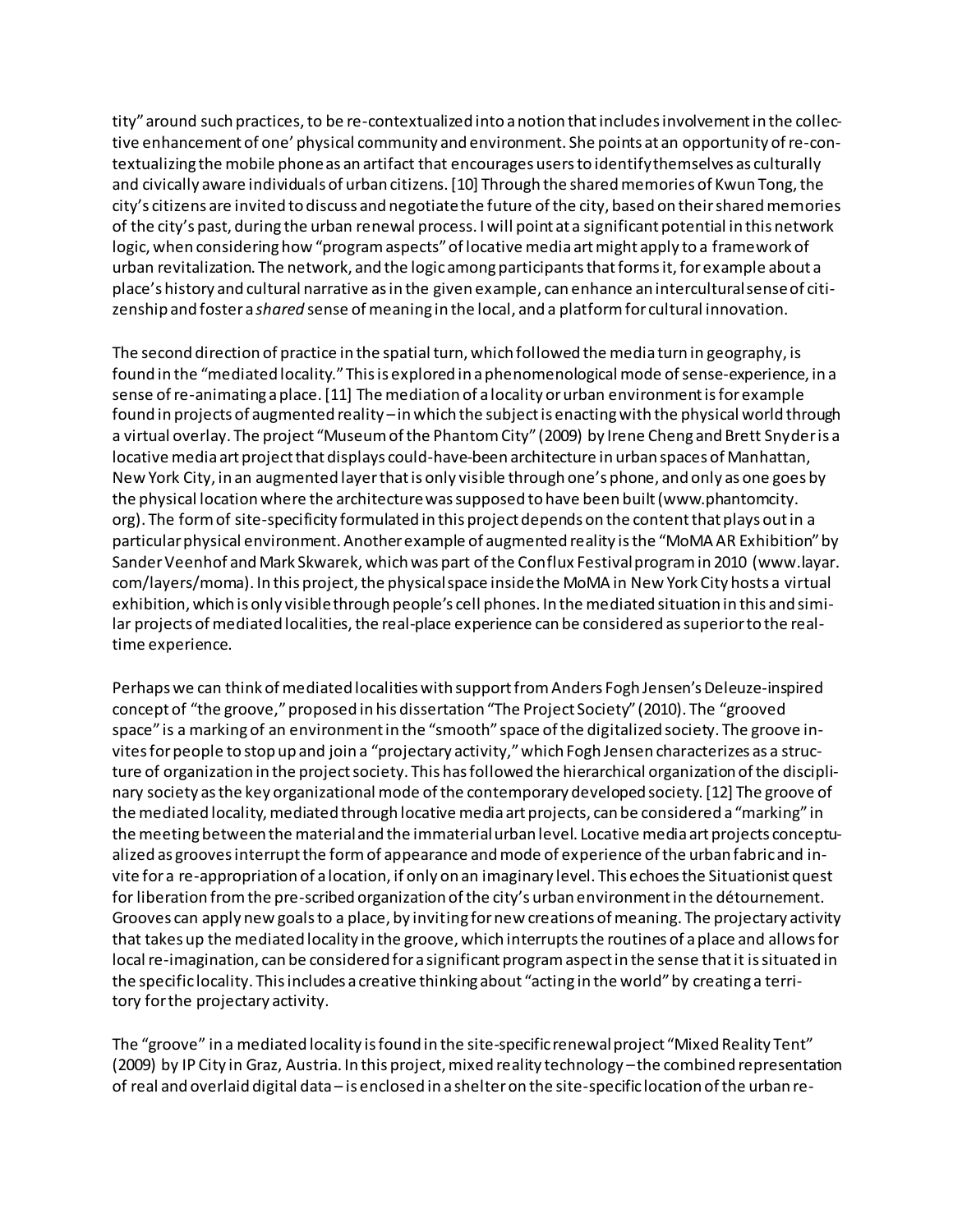newal project (http://studierstube.icg.tugraz.at/ipcity/mrtent.php). With participants of both professionals and citizens, the shelter hosts a workshop for a creative space for experiments in integrating many different points of shared views on a mixed-reality reconstruction site. While this example represents a site-specificity of a mediated locality, it also represents aprogram of a détournement in the projectary activity.

### Conceptualizing the "Program" of Urban Intervention in Locative Media Art

The "program" of locative media art, when conceptualized in a context of urban revitalization, regards how the project engages with socio-spatial practices in an urban environment. The program employs forms of knowledge to reform or radically challenge an operation, to reorient toward new goals and objectives, and to act upon the desires, aspirations, needs, and attributes of the agents within them. To think of a program in locative media art in this respect, is to think of how the locative media art is coded with an intention to *affect* a locality in a particular way, by affecting the spatial practices and urban imaginations among citizens.

When considering the program, we are to consider what the locative media art project should and could "do," meaning how it could transform a place by intervening in a place's socio-spatial practices. The program characteristics of respectively location-based media and mediated localities, which I have pointed out in this paper, regard the connection of subjects in a shared sense of project and cultural consensus in a network, which is possible from people's site-specific geo-tagging and spatial documentation through mobile phones; and the groove, which is established in the mediated locality and applies new goals to a place and invites for projectary activities which reformulate local meaning. These, I propose, are to be thought together in a program of locative media art as a tool of urban revitalization. While the program of the location-based tagging allows for a particular shared sense of geographic interpretation and cultural consensus in a dimension of networked de-territorialization from the fixed form of the urban, the program of the mediated locality is that by which the intervention is situated in place –and designed to operate for a particular project in that place, building on top of the place's specific aesthetics. Through location-based media of geo-tagging, people are enabled to identify features of embodied interaction and develop a language for shared creativity in a network-extension of the relational site. The mediated locality serves to direct this attention to a geographical site-specificity to bring the intersubjective creativity "back to place."

## The Performative Program

I will propose that such a conceptualization of a program of locative media art, to function as a tool in urban revitalization projects, is "performative" rather than "performing," as it responds to a processual aim of urban revitalization through an aesthetics that is designed, or programmed, with attention to the active action of the installation in the urban environment. While the program of the "Listen to Light" project and the "MoMA AR Exhibition" can both be considered as performances, with the subject as an audience of a pre-defined experience, a performative program is one that provides the subject with a lens to explore without the narrative being pre-defined. The narrative is to be constructed along with the exploration, and among participating subjects in the network.

In the performative program, which combines the two modes of site-specificity in organizing location based media to work in mediated localities, geo-tagging is combined with sense-experience in the "geo